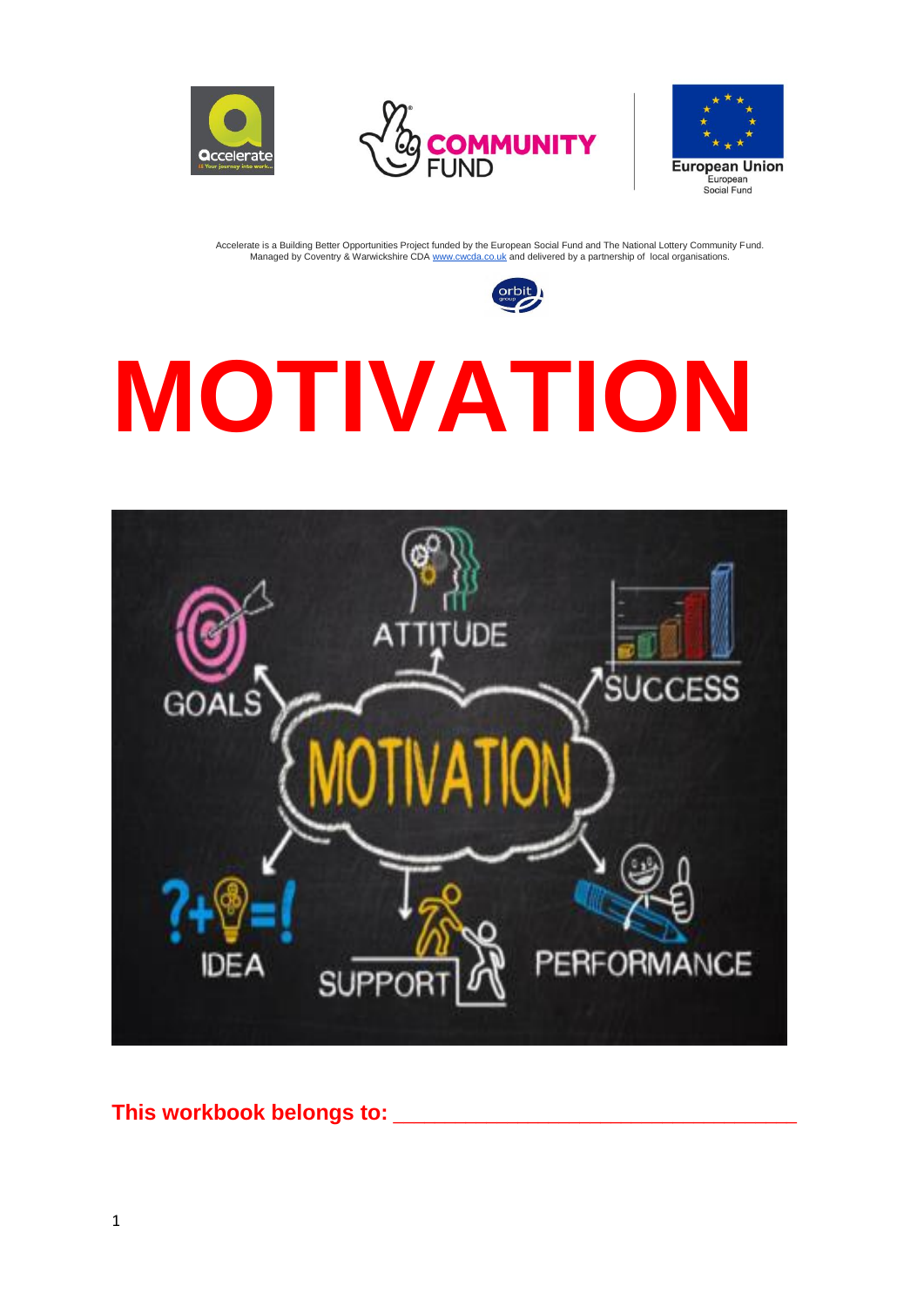







# The aim of this workbook is to help you to:



- Understand what motivation is and what drives motivation.
- Understand different types of motivation to help you recognise what drives your own motivation.
- Understand what motivates you.
- Understand how to create goals.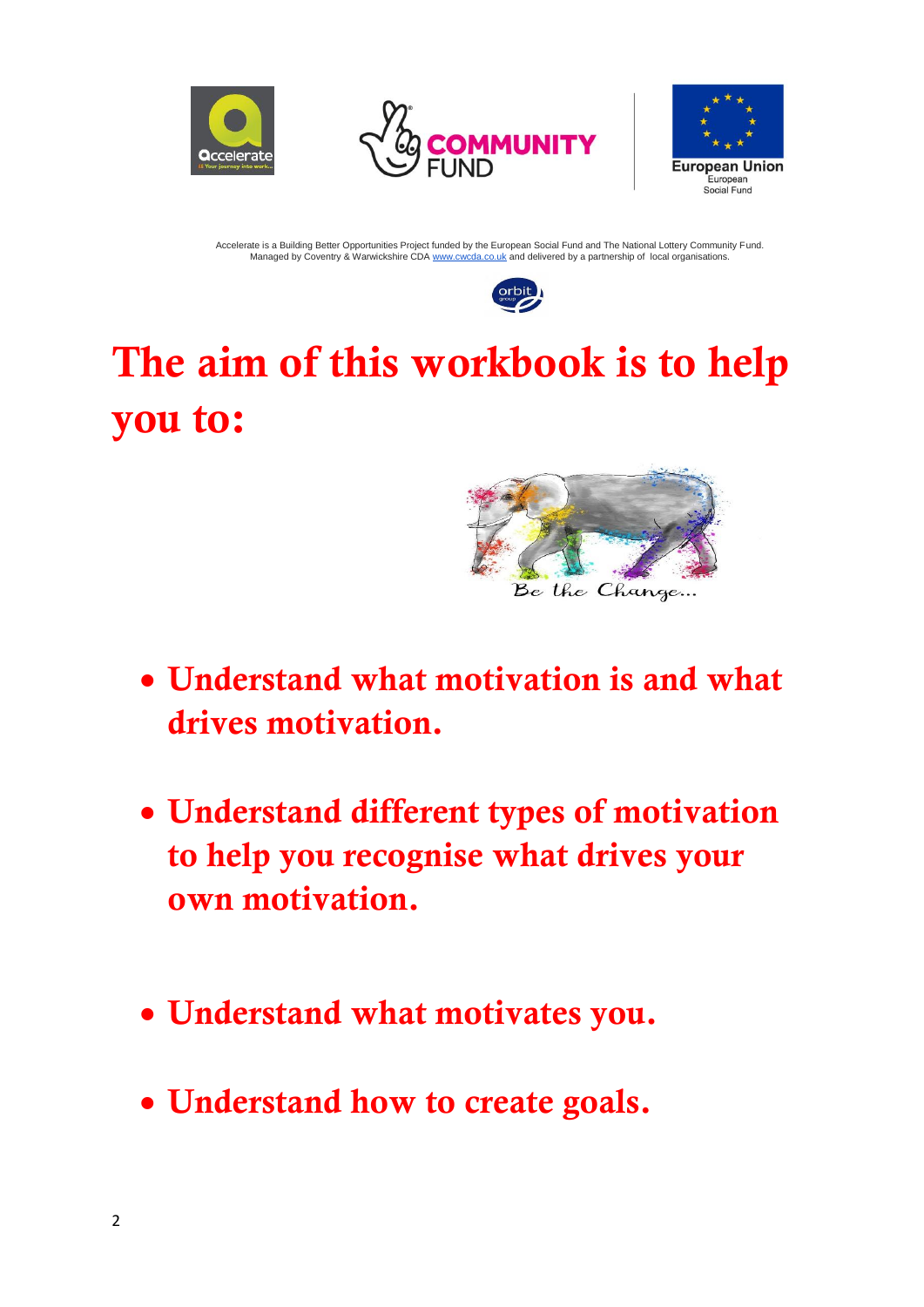







## *What is Motivation?*

*How would you describe motivation?*

 $\overline{(\mathcal{C})}$ *Did you know that the Latin word for Motivation comes from the word MOVERE which means to move & motive?*

\_\_\_\_\_\_\_\_\_\_\_\_\_\_\_\_\_\_\_\_\_\_\_\_\_\_\_\_\_\_\_\_\_\_\_\_\_\_\_\_\_\_\_\_\_\_\_\_\_\_\_\_\_\_\_\_\_ \_\_\_\_\_\_\_\_\_\_\_\_\_\_\_\_\_\_\_\_\_\_\_\_\_\_\_\_\_\_\_\_\_\_\_\_\_\_\_\_\_\_\_\_\_\_\_\_\_\_\_\_\_\_\_\_\_ \_\_\_\_\_\_\_\_\_\_\_\_\_\_\_\_\_\_\_\_\_\_\_\_\_\_\_\_\_\_\_\_\_\_\_\_\_\_\_\_\_\_\_\_\_\_\_\_\_\_\_\_\_\_\_\_\_ \_\_\_\_\_\_\_\_\_\_\_\_\_\_\_\_\_\_\_\_\_\_\_\_\_\_\_\_\_\_\_\_\_\_\_\_\_\_\_\_\_\_\_\_\_\_\_\_\_\_\_\_\_\_\_\_\_ \_\_\_\_\_\_\_\_\_\_\_\_\_\_\_\_\_\_\_\_\_\_\_\_\_\_\_\_\_\_\_\_\_\_\_\_\_\_\_\_\_\_\_\_\_\_\_\_\_\_\_\_\_\_\_\_\_ \_\_\_\_\_\_\_\_\_\_\_\_\_\_\_\_\_\_\_\_\_\_\_\_\_\_\_\_\_\_\_\_\_\_\_\_\_\_\_\_\_\_\_\_\_\_\_\_\_\_\_\_\_\_\_\_\_ \_\_\_\_\_\_\_\_\_\_\_\_\_\_\_\_\_\_\_\_\_\_\_\_\_\_\_\_\_\_\_\_\_\_\_\_\_\_\_\_\_\_\_\_\_\_\_\_\_\_\_\_\_\_\_\_\_ \_\_\_\_\_\_\_\_\_\_\_\_\_\_\_\_\_\_\_\_\_\_\_\_\_\_\_\_\_\_\_\_\_\_\_\_\_\_\_\_\_\_\_\_\_\_\_\_\_\_\_\_\_\_\_\_\_

*\_\_\_\_\_\_\_\_\_\_\_\_\_\_\_\_\_\_\_\_\_\_\_\_\_\_\_\_\_\_\_\_\_\_\_\_\_\_\_\_\_\_\_\_\_\_\_\_\_\_\_\_\_\_\_\_\_\_\_\_\_\_\_\_ \_\_\_\_\_\_\_\_\_\_\_\_\_\_\_\_\_\_\_\_\_\_\_\_\_\_\_\_\_\_\_\_\_\_\_\_\_\_\_\_\_\_\_\_\_\_\_\_\_\_\_\_\_\_\_\_\_\_\_\_\_\_\_\_ \_\_\_\_\_\_\_\_\_\_\_\_\_\_\_\_\_\_\_\_\_\_\_\_\_\_\_\_\_\_\_\_\_\_\_\_\_\_\_\_\_\_\_\_\_\_\_\_\_\_\_\_\_\_\_\_\_\_\_\_\_\_\_\_*



Be the Change...

**Motivation is the experience of desire or aversion. As such, motivation has both an objective aspect and an internal or subjective aspect**. [Wikipedia](https://en.wikipedia.org/wiki/Motivation)



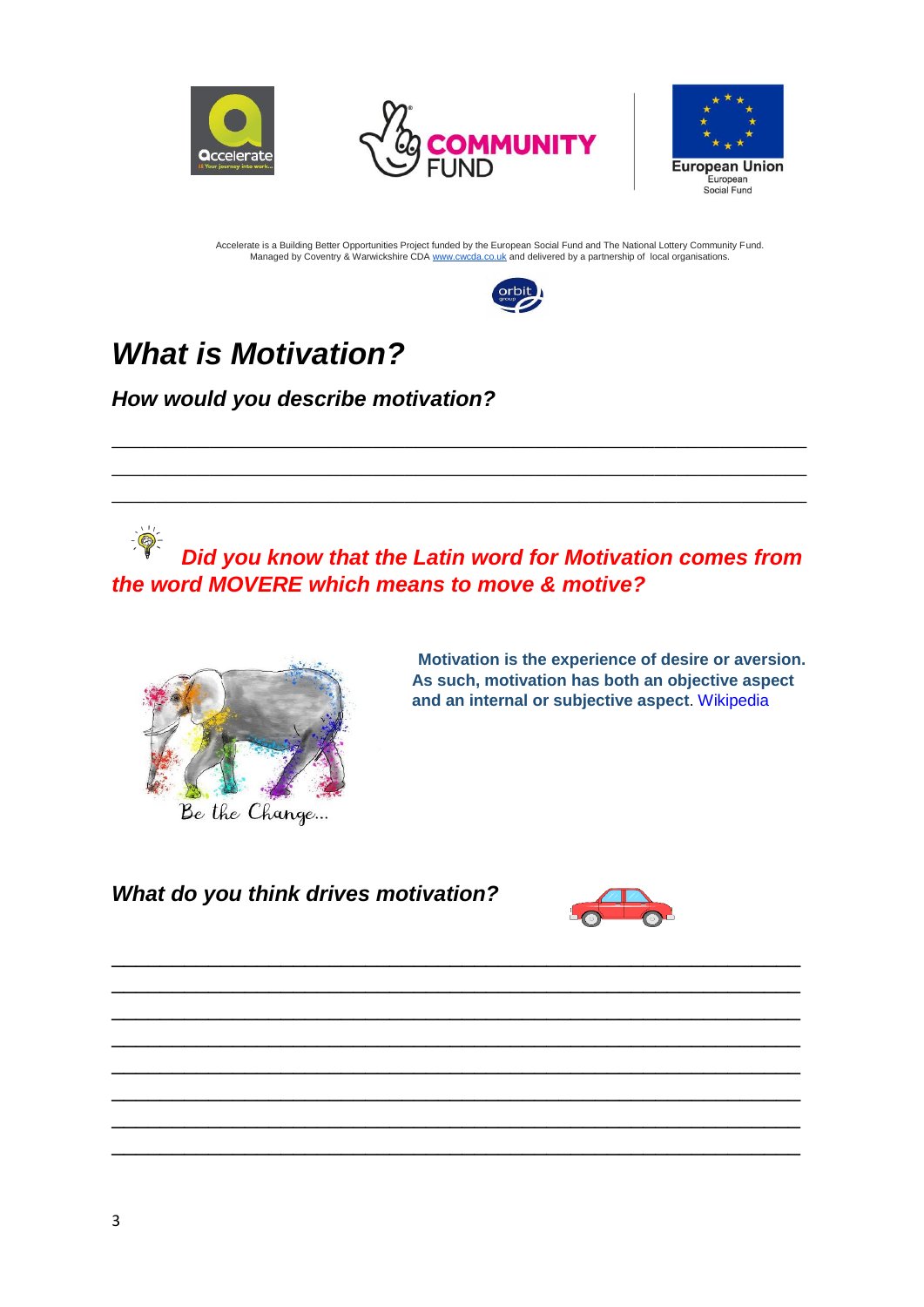







## **What Drives Motivation?**

In Maslow's Theory of Needs Hierarchy, human needs are arranged in a lowest to the highest order. The second need does not dominate unless the first is reasonably satisfied and the third need does not dominate until the first two needs have been reasonably satisfied. This process goes on till the last need.

This is because man is never satisfied. If one need is satisfied, another need arises. Once a need is satisfied, it ceases to be a motivating factor.

*Maslow's hierarchy of needs is a theory in psychology proposed by Abraham Maslow in his 1943 paper "A Theory of Human Motivation" in Psychological Review*

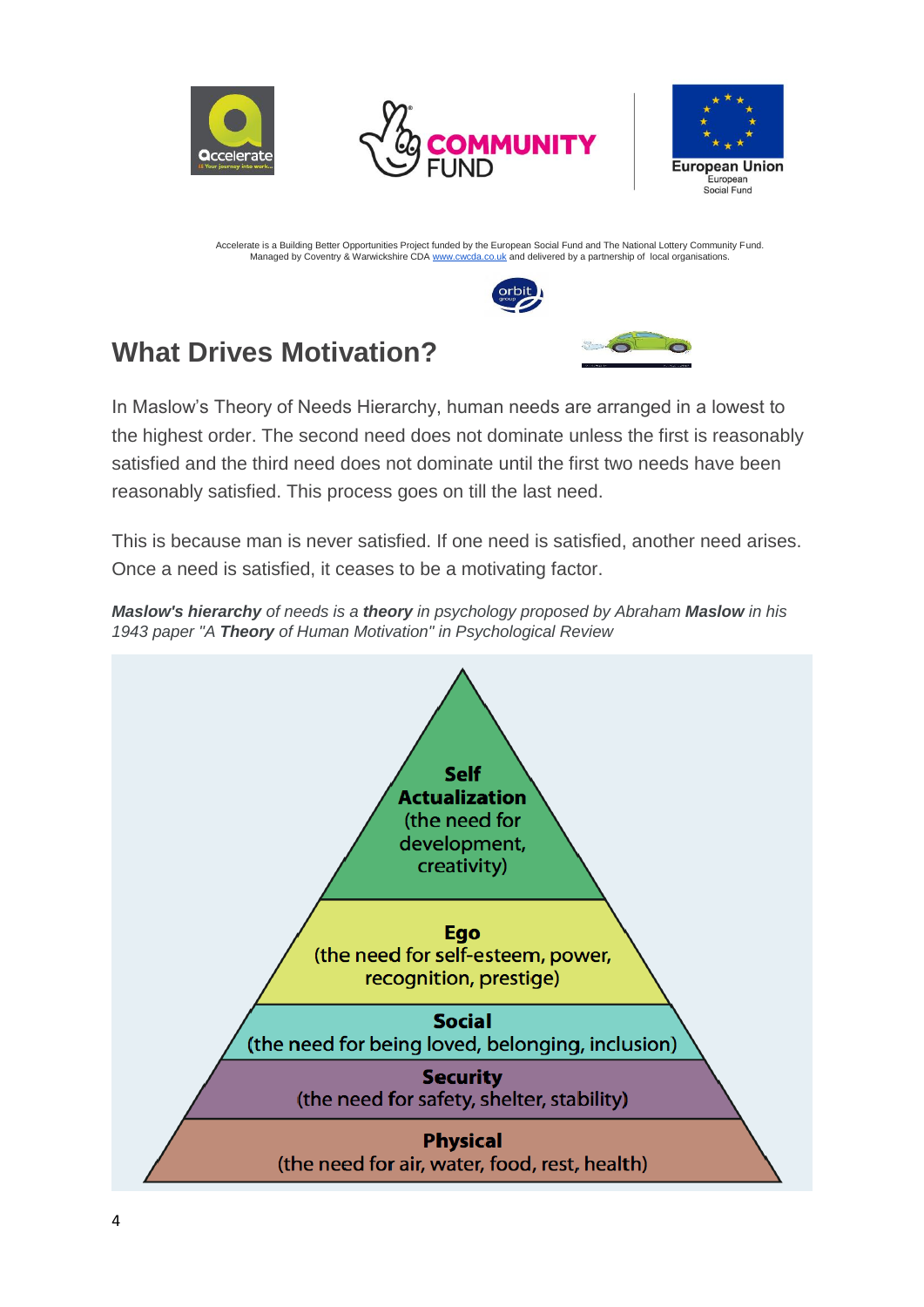







# **Understanding Types of motivation**

## **Intrinsic and Extrinsic Motivation:**

Intrinsic and extrinsic motivation are the two main types of motivation and represent all motivational drivers.

**Intrinsic motivation** describes all motivational-types driven by internal rewards. Also described as unenforced motivation.

**Extrinsic motivation** describes all motivational-types driven by external rewards and can also be viewed in some types as forced motivation

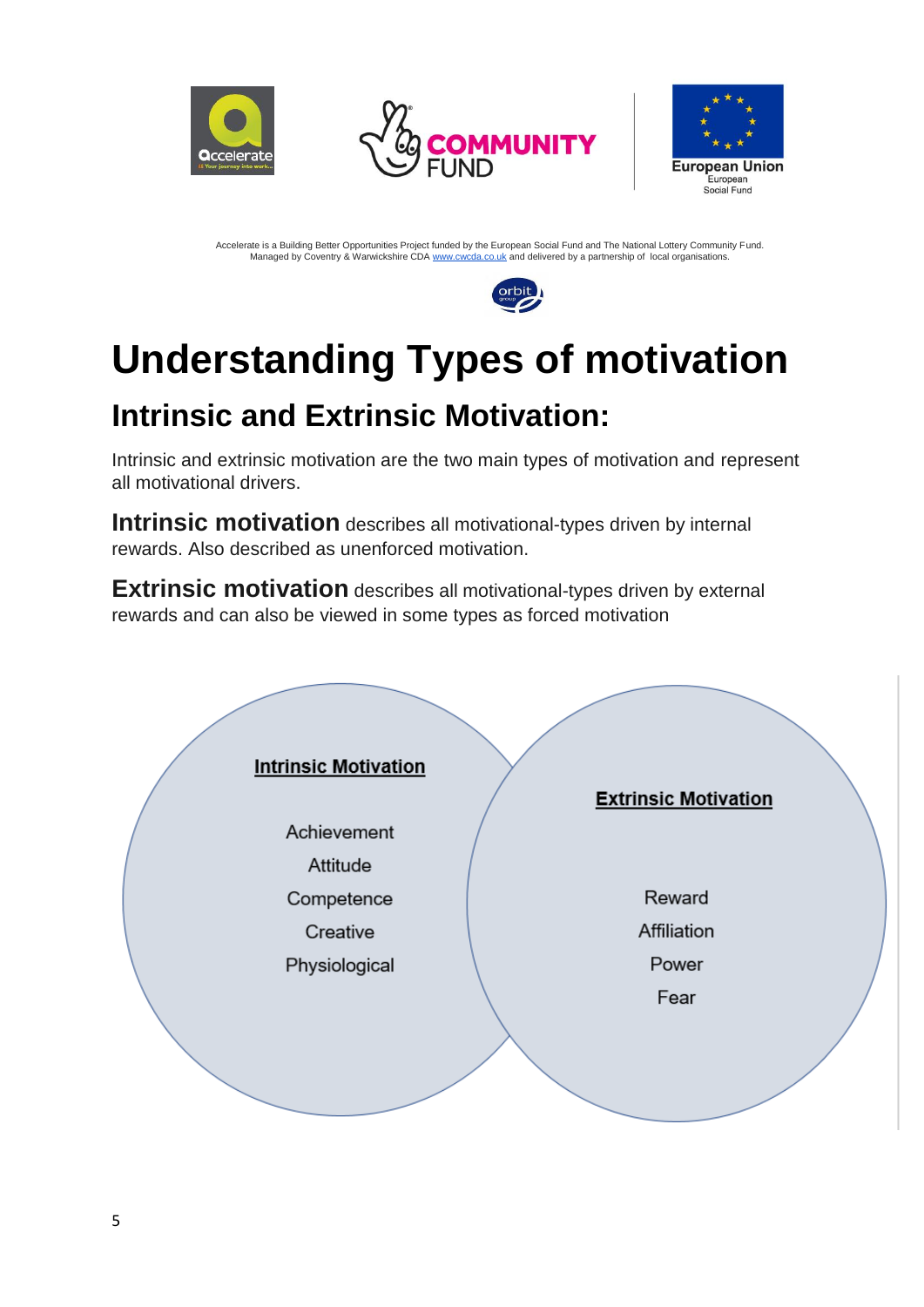





Accelerate is a Building Better Opportunities Project funded by the European Social Fund and The National Lottery Community Fund.<br>Managed by Coventry & Warwickshire CDA [www.cwcda.co.uk](http://www.cwcda.co.uk/) and delivered by a partnership of loc



## **Specific Types of Motivation:**

| <b>Intrinsic Specific Types</b>                   | <b>Extrinsic Specific Types</b>                   |
|---------------------------------------------------|---------------------------------------------------|
| 1. Achievement Motivation:                        | 1. Reward- Incentive Motivation:                  |
| It is the drive to pursue and attain goals. An    | It is where a person or a team reaps a reward     |
| individual with achievement motivation wishes to  | from an activity. It is "you do this and you get  |
| achieve objectives and advance up on the          | that", attitude. It is the type of rewards and    |
| ladder of success. Here, accomplishment is        | prizes that drive people to work a little harder. |
| important for its own sake and not for the        |                                                   |
| rewards that accompany it.                        |                                                   |
| 2. Attitude Motivation:                           | 2. Social Nudges and social norms -               |
| Attitude motivation is how people think and feel. | <b>Affiliation Motivation:</b>                    |
| It is their self- confidence, their belief in     | Drive to relate to people on a social basis.      |
| themselves, and their attitude to life. It is how | Those with affiliation motivation perform work    |
| they feel about the future and how they react to  | better when they are complimented for their       |
| the past.                                         | favorable attitudes and co-operation. This is     |
|                                                   | often used by governments, social nudges, to      |
|                                                   | encourage and drive social change in both         |
|                                                   | attitudes and behavior which in turn can create   |
|                                                   | social norms. (acceptable and non- acceptable     |
|                                                   | community behavior).                              |
|                                                   |                                                   |
| 3. Competence Motivation:                         | 3. Power Motivation:                              |
| It is the drive to be good at something, allowing | It is the drive to influence people and change    |
| the individual to perform high quality work.      | situations. Power motivated people create an      |
| Competence motivated people seek job              | impact on their organization and are willing to   |
| mastery, take pride in developing and using       | take risk to do so.                               |
| their problem-solving skills and strive to be     |                                                   |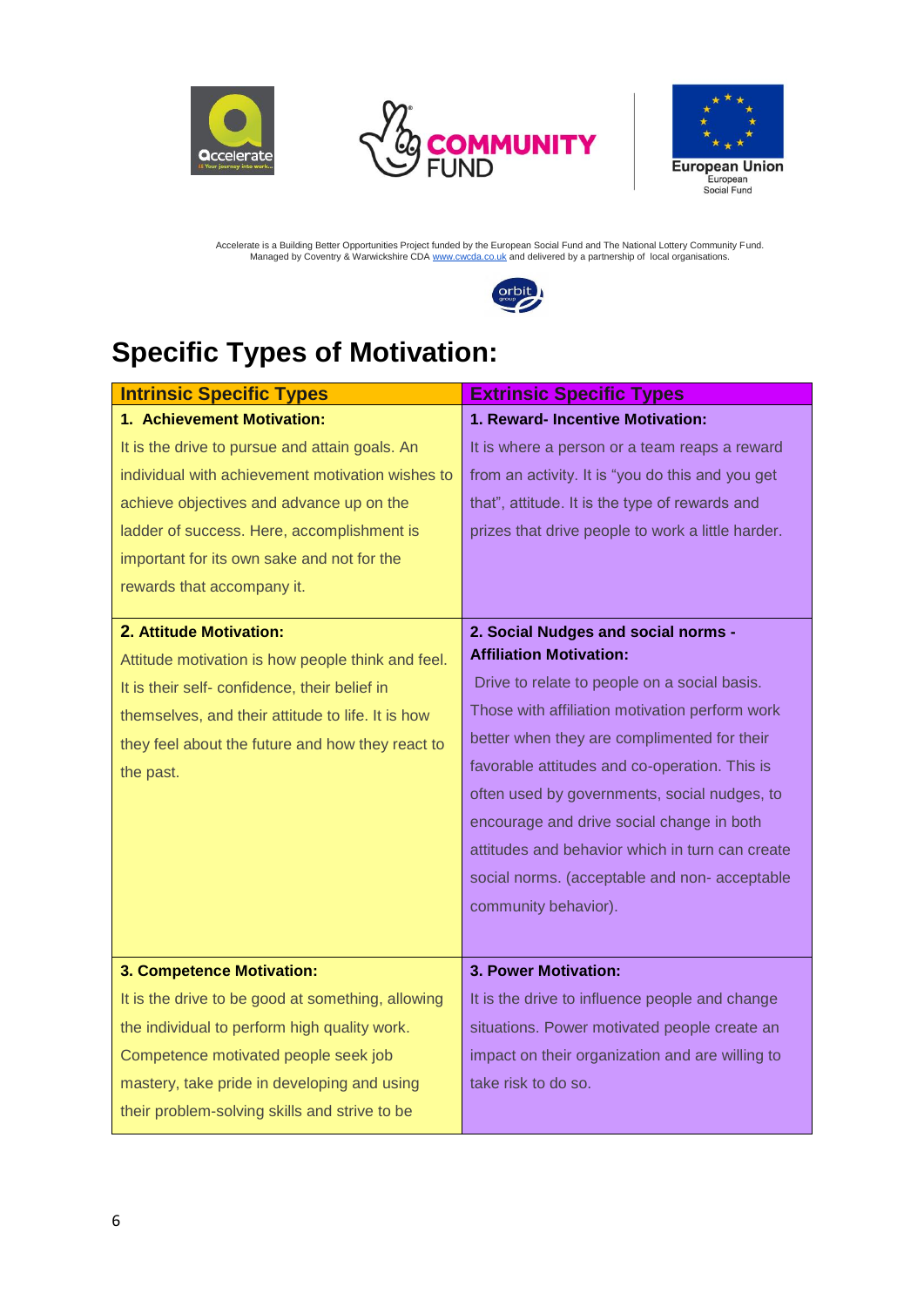





Accelerate is a Building Better Opportunities Project funded by the European Social Fund and The National Lottery Community Fund.<br>Managed by Coventry & Warwickshire CDA [www.cwcda.co.uk](http://www.cwcda.co.uk/) and delivered by a partnership of loc



| creative when confronted with obstacles. They<br>learn from their experience.                                                                                                                                                                                                                                                                |                                                                                                                                                                                            |
|----------------------------------------------------------------------------------------------------------------------------------------------------------------------------------------------------------------------------------------------------------------------------------------------------------------------------------------------|--------------------------------------------------------------------------------------------------------------------------------------------------------------------------------------------|
| <b>4. Creative Motivation:</b><br>Many people are motivated by creativity or the<br>drive for creative expression. Examples of<br>creative motivation include things in which you<br>feel compelled to create, such as the motivation<br>to write a book, act in a movie, play the guitar,<br>build a product, or start a business.          | 4. Fear Motivation:<br>Fear motivation often motivates due to potential<br>consequences if something is not done and<br>sometimes against someone's will. An example:<br>Do this or $else$ |
| <b>5. Physiological Motivation:</b><br>Often, humans are driven by some internal force<br>beyond their explanation. For example, this is<br>sometimes the case when you pursue someone<br>out of love. Your actions are motivated by deep<br>physiological feelings that are primal and cannot<br>be ignored, regardless of how hard we try. | Be the Change.                                                                                                                                                                             |

#### **Have you experienced any of the specific types of motivations?**

**Write down examples of when you have personally experienced any of the types of motivations?**

\_\_\_\_\_\_\_\_\_\_\_\_\_\_\_\_\_\_\_\_\_\_\_\_\_\_\_\_\_\_\_\_\_\_\_\_\_\_\_\_\_\_\_\_\_\_\_\_\_\_ \_\_\_\_\_\_\_\_\_\_\_\_\_\_\_\_\_\_\_\_\_\_\_\_\_\_\_\_\_\_\_\_\_\_\_\_\_\_\_\_\_\_\_\_\_\_\_\_\_\_ \_\_\_\_\_\_\_\_\_\_\_\_\_\_\_\_\_\_\_\_\_\_\_\_\_\_\_\_\_\_\_\_\_\_\_\_\_\_\_\_\_\_\_\_\_\_\_\_\_\_ \_\_\_\_\_\_\_\_\_\_\_\_\_\_\_\_\_\_\_\_\_\_\_\_\_\_\_\_\_\_\_\_\_\_\_\_\_\_\_\_\_\_\_\_\_\_\_\_\_\_ \_\_\_\_\_\_\_\_\_\_\_\_\_\_\_\_\_\_\_\_\_\_\_\_\_\_\_\_\_\_\_\_\_\_\_\_\_\_\_\_\_\_\_\_\_\_\_\_\_\_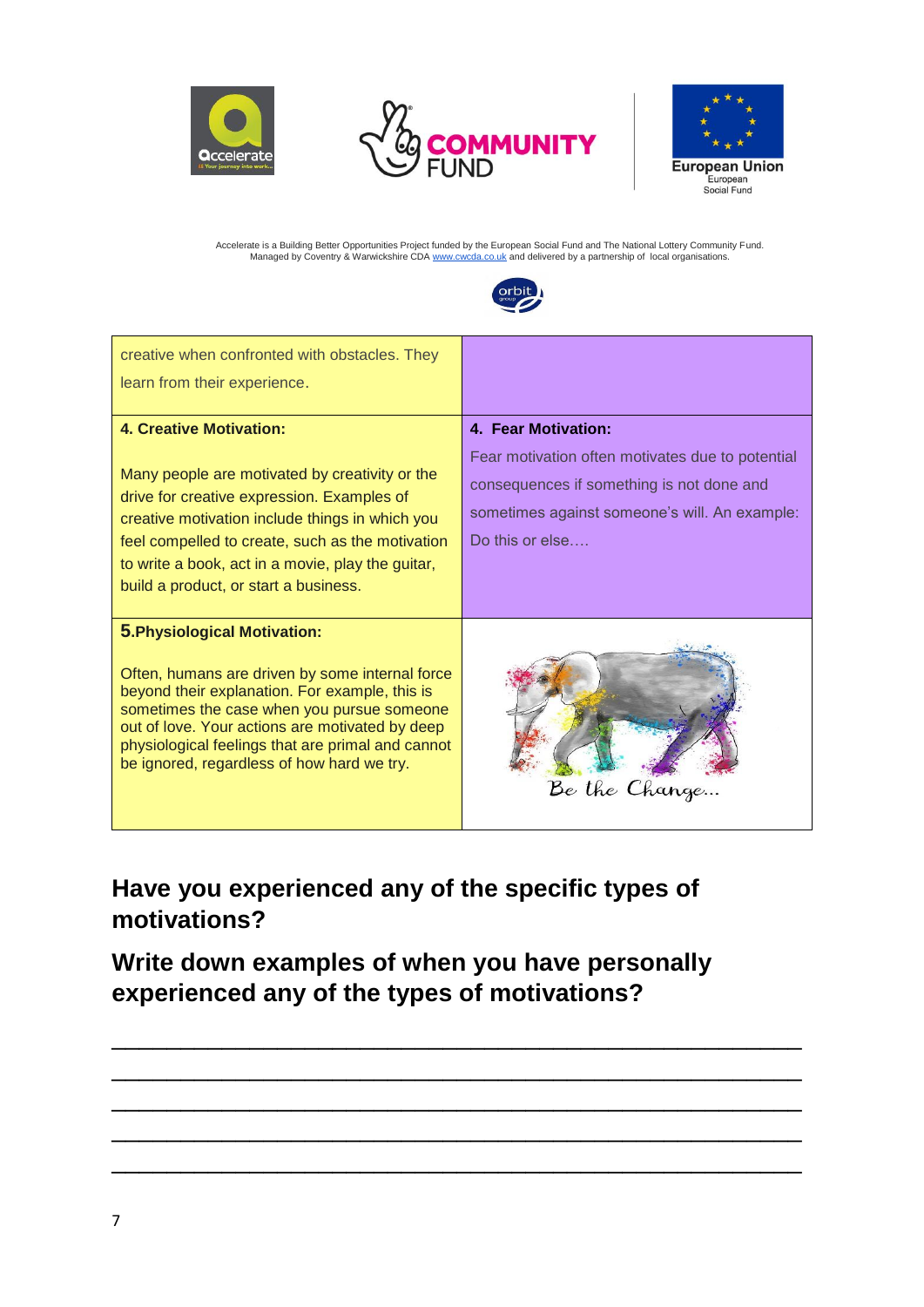





\_\_\_\_\_\_\_\_\_\_\_\_\_\_\_\_\_\_\_\_\_\_\_\_\_\_\_\_\_\_\_\_\_\_\_\_\_\_\_\_\_\_\_\_\_\_\_\_\_\_ \_\_\_\_\_\_\_\_\_\_\_\_\_\_\_\_\_\_\_\_\_\_\_\_\_\_\_\_\_\_\_\_\_\_\_\_\_\_\_\_\_\_\_\_\_\_\_\_\_\_



# **WHY SET GOALS?**

- **o** Goal setting is used by top-level athletes, successful business-people and achievers in all fields.
- **o** Setting goals gives you a long-term vision and short-term motivation.
- Goals help you to organise your time and your resources so that you can make the very most of your life.
- o You will see forward progress in what might previously have seemed a long pointless grind.
- You will also raise your self-confidence, as you recognise your own ability and competence in achieving the goals that you've set.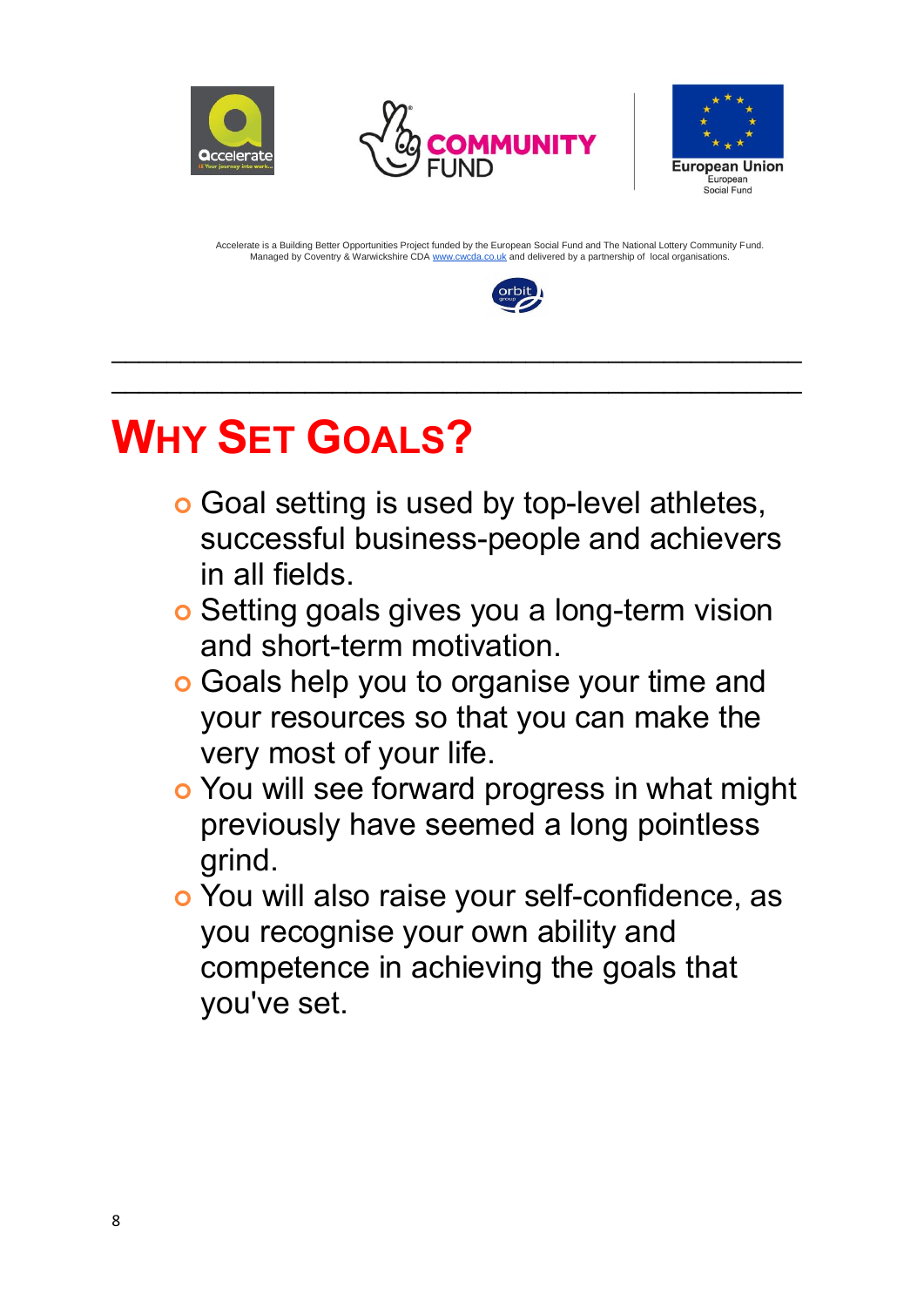









# **Goal setting Types of Goals**

### **Long Term: These are defined as goals that will take longer to achieve typically between 1-5 years.**

- Set yourself some goals that you want to achieve by this time next year (at least 3 goals)
- Are there any barriers to you reaching your goals (example: selfsaboteur/ lack of focus or disorganised)?
- What are you going to do to tackle the barrier(s)?
- Goals should be **SMART:** Specific, Measurable, Achievable, Realistic and Timely.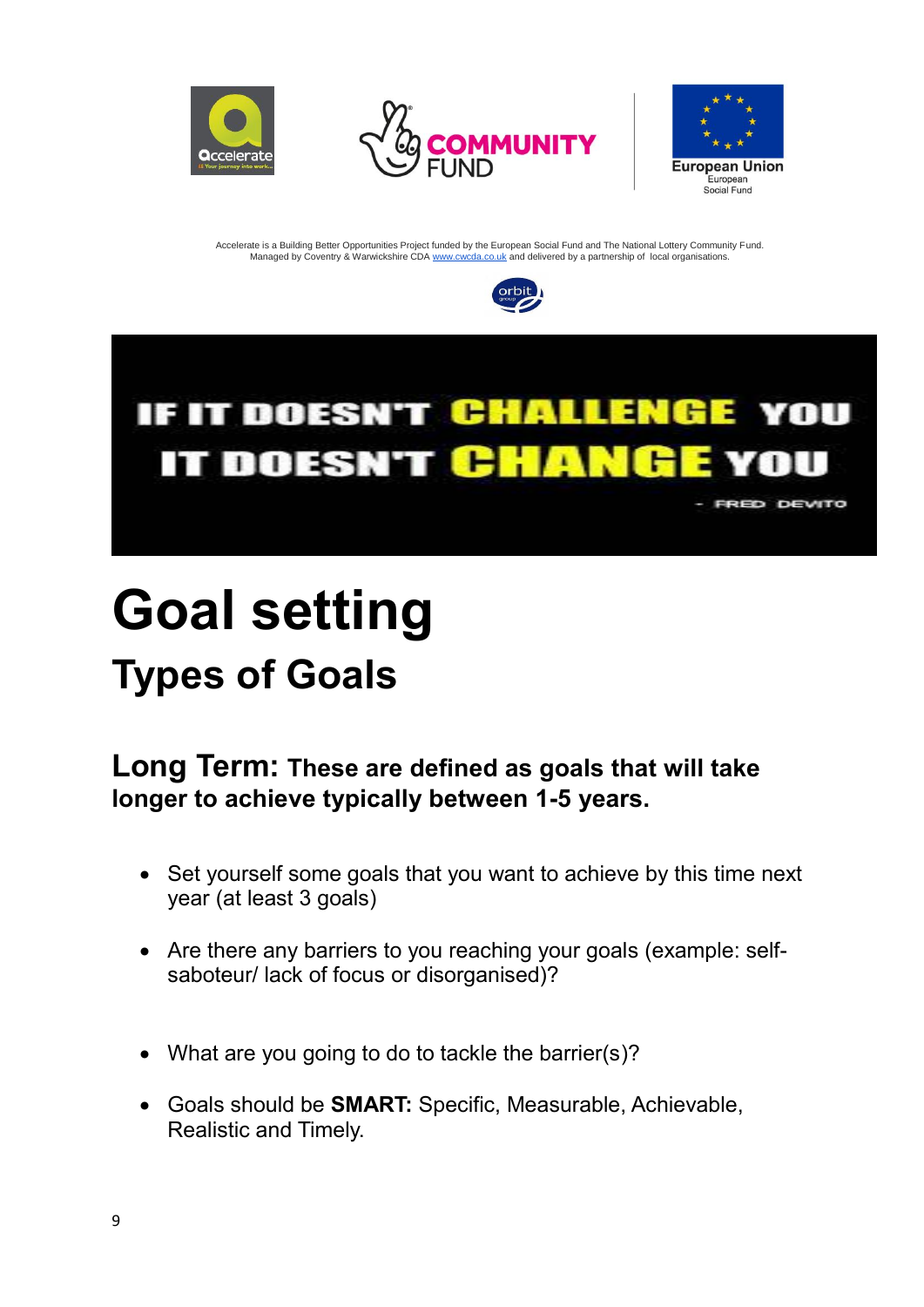







**Create a plan that shows the steps you need to take to achieve your goals Long term goals (write these down)**

| <b>What is the goal?</b> | How am I going<br>to achieve it? | <b>What support do</b><br>Ineed? | When am I going<br>to complete it<br>by? |
|--------------------------|----------------------------------|----------------------------------|------------------------------------------|
|                          |                                  |                                  |                                          |
| $\overline{2}$ .         |                                  |                                  |                                          |
| 3.                       |                                  |                                  |                                          |

**Short Term: These are typically 1 week to 1 year. Short term goals can also be set to help break down with long term goals into sizeable and manageable steps.**

| To Do List |  |
|------------|--|
| RRBEREER   |  |
|            |  |

**Short term goal activity:**

**1.Write a 'to do list' for this week, number each task in priority order.**

**2.Find a motivational quote that you find personally inspiring.**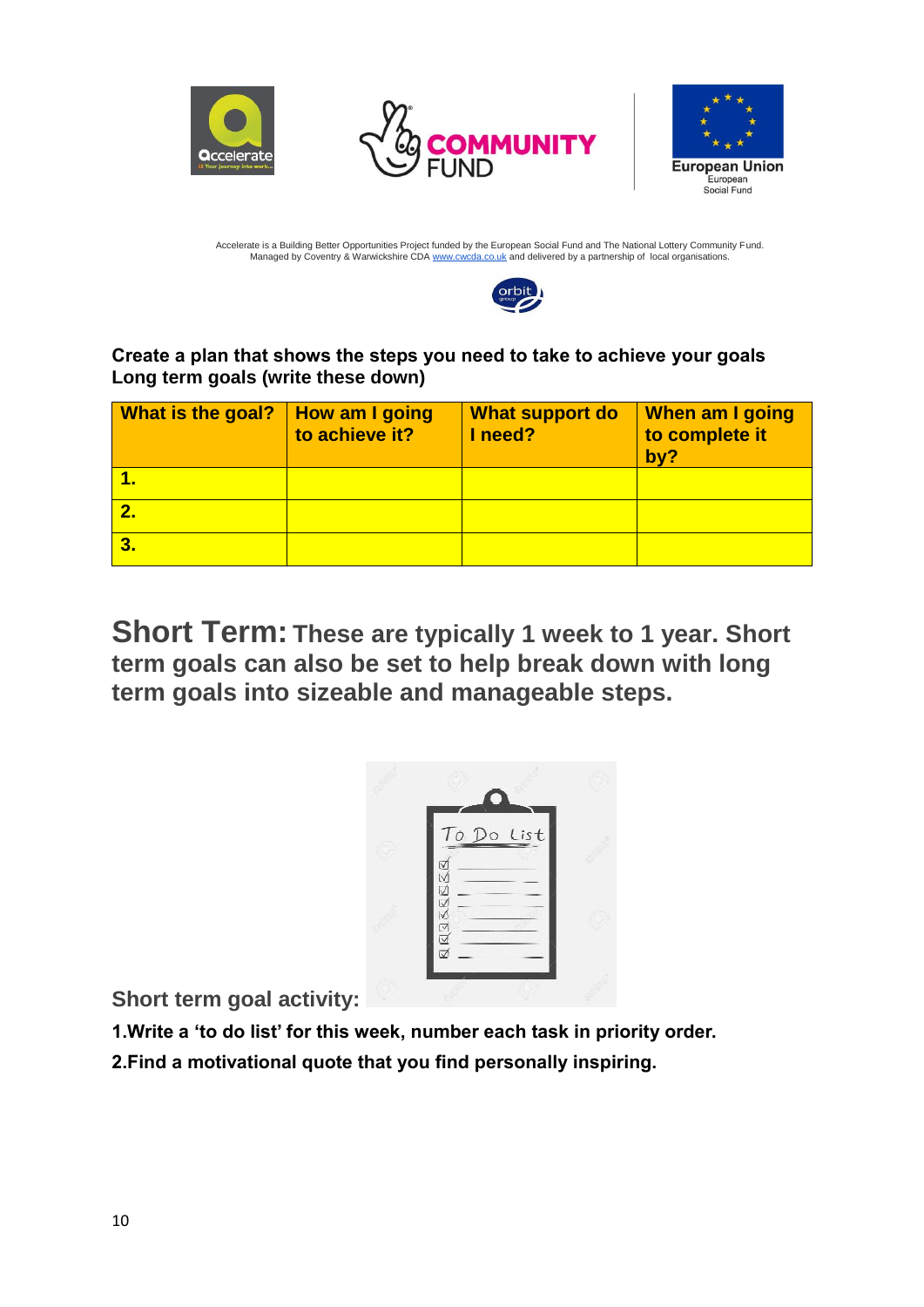







# **Your Reason Why!**



**To fully understand what truly** 

**motivates you knowing and understanding your reason why will help you to create and sustain motivation.**

**What Motivates you? What is your reason why?** 

**(write down an action then on the next paragraph your reason why, your because):**

**\_\_\_\_\_\_\_\_\_\_\_\_\_\_\_\_\_\_\_\_\_\_\_\_\_\_\_\_\_\_\_\_\_\_\_\_\_\_\_\_\_\_\_\_\_\_\_\_\_\_\_\_\_\_\_\_\_\_\_\_\_\_\_\_\_\_\_ \_\_\_\_\_\_\_\_\_\_\_\_\_\_\_\_\_\_\_\_\_\_\_\_\_\_\_\_\_\_\_\_\_\_\_\_\_\_\_\_\_\_\_\_\_\_\_\_\_\_\_\_\_\_\_\_\_\_\_\_\_\_\_\_\_\_\_ \_\_\_\_\_\_\_\_\_\_\_\_\_\_\_\_\_\_\_\_\_\_\_\_\_\_\_\_\_\_\_\_\_\_\_\_\_\_\_\_\_\_\_\_\_\_\_\_\_\_\_\_\_\_\_\_\_\_\_\_\_\_\_\_\_\_\_ \_\_\_\_\_\_\_\_\_\_\_\_\_\_\_\_\_\_\_\_\_\_\_\_\_\_\_\_\_\_\_\_\_\_\_\_\_\_\_\_\_\_\_\_\_\_\_\_\_\_\_\_\_\_\_\_\_\_\_\_\_\_\_\_\_\_\_**

**\_\_\_\_\_\_\_\_\_\_\_\_\_\_\_\_\_\_\_\_\_\_\_\_\_\_\_\_\_\_\_\_\_\_\_\_\_\_\_\_\_\_\_\_\_\_\_\_\_\_\_\_\_\_\_\_\_ \_\_\_\_\_\_\_\_\_\_\_\_\_\_\_\_\_\_\_\_\_\_\_\_\_\_\_\_\_\_\_\_\_\_\_\_\_\_\_\_\_\_\_\_\_\_\_\_\_\_\_\_\_\_\_\_\_ \_\_\_\_\_\_\_\_\_\_\_\_\_\_\_\_\_\_\_\_\_\_\_\_\_\_\_\_\_\_\_\_\_\_\_\_\_\_\_\_\_\_\_\_\_\_\_\_\_\_\_\_\_\_\_\_\_ \_\_\_\_\_\_\_\_\_\_\_\_\_\_\_\_\_\_\_\_\_\_\_\_\_\_\_\_\_\_\_\_\_\_\_\_\_\_\_\_\_\_\_\_\_\_\_\_\_\_\_\_\_\_\_\_\_ \_\_\_\_\_\_\_\_\_\_\_\_\_\_\_\_\_\_\_\_\_\_\_\_\_\_\_\_\_\_\_\_\_\_\_\_\_\_\_\_\_\_\_\_\_\_\_\_\_\_\_\_\_\_\_\_\_ \_\_\_\_\_\_\_\_\_\_\_\_\_\_\_\_\_\_\_\_\_\_\_\_\_\_\_\_\_\_\_\_\_\_\_\_\_\_\_\_\_\_\_\_\_\_\_\_\_\_\_\_\_\_\_\_\_ \_\_\_\_\_\_\_\_\_\_\_\_\_\_\_\_\_\_\_\_\_\_\_\_\_\_\_\_\_\_\_\_\_\_\_\_\_\_\_\_\_\_\_\_\_\_\_\_\_\_\_\_\_\_\_\_\_ \_\_\_\_\_\_\_\_\_\_\_\_\_\_\_\_\_\_\_\_\_\_\_\_\_\_\_\_\_\_\_\_\_\_\_\_\_\_\_\_\_\_\_\_\_\_\_\_\_\_\_\_\_\_\_\_\_ \_\_\_\_\_\_\_\_\_\_\_\_\_\_\_\_\_\_\_\_\_\_\_\_\_\_\_\_\_\_\_\_\_\_\_\_\_\_\_\_\_\_\_\_\_\_\_\_\_\_\_\_\_\_\_\_\_**

**I do this:**

**Because my reason why is:**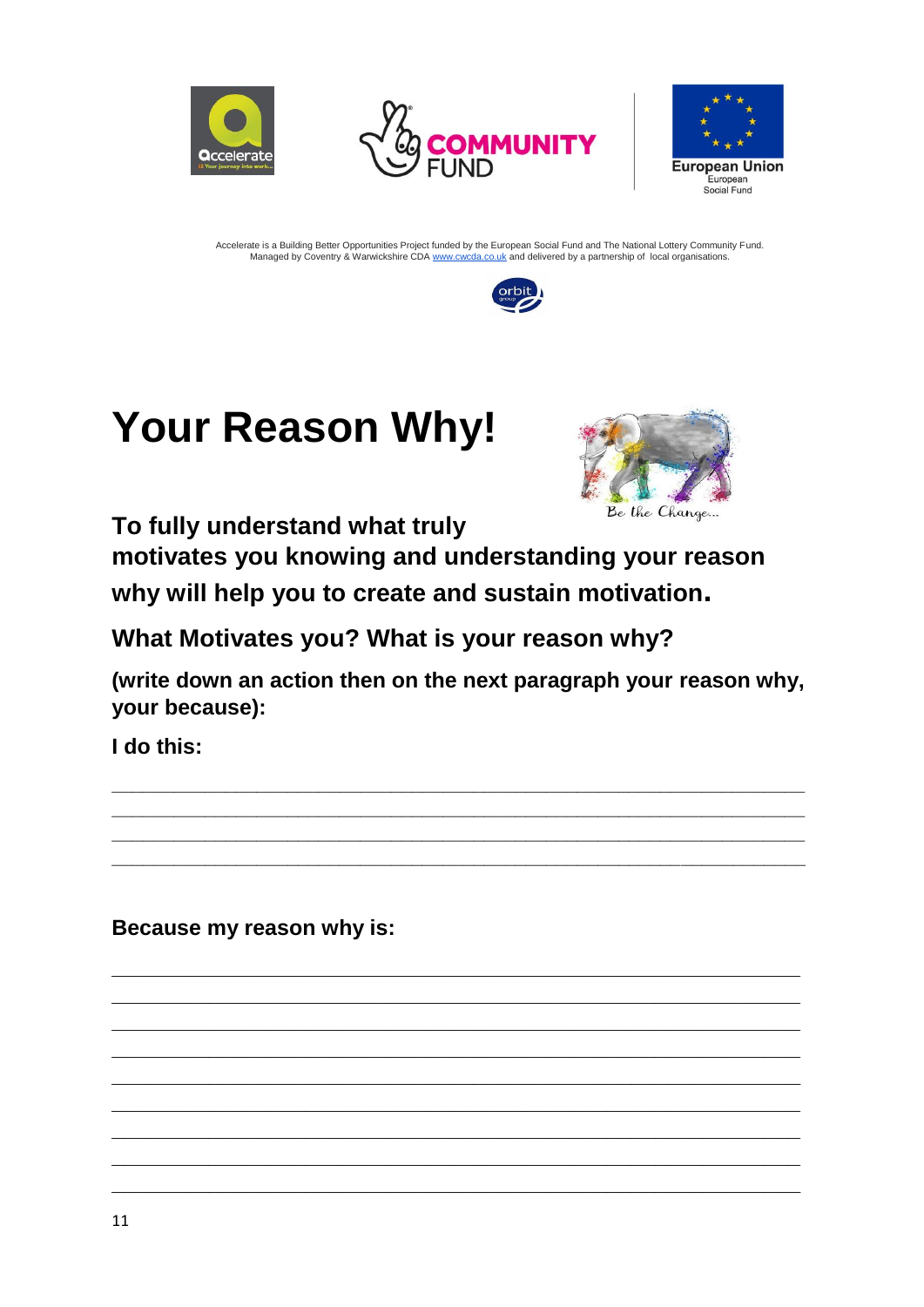







## **How Motivated are you? Self- Motivation Quiz**

For each statement, circle the score in the column that best describes you (based on the above scale).

Please answer questions as you are (rather than how you think you should be), and don't worry if some questions seem to score in the 'wrong direction.

| <b>Not at all</b>                                                                                                                                            | <b>Rarely</b>                                   | <b>Sometimes</b>                                                                                                  | <b>Often</b>            |                                                                                  |                         | <b>Very Often</b>       |                         |                |  |
|--------------------------------------------------------------------------------------------------------------------------------------------------------------|-------------------------------------------------|-------------------------------------------------------------------------------------------------------------------|-------------------------|----------------------------------------------------------------------------------|-------------------------|-------------------------|-------------------------|----------------|--|
| $\overline{1}$                                                                                                                                               | $\overline{2}$                                  | R                                                                                                                 | $\overline{\mathbf{A}}$ |                                                                                  | $\overline{\mathbf{5}}$ |                         |                         |                |  |
| I'm unsure of my ability to achieve the goals I set for<br>myself.                                                                                           |                                                 |                                                                                                                   |                         |                                                                                  |                         | 3                       | 4                       | 5              |  |
|                                                                                                                                                              | work even harder if I have suffered a setback.  | When working on my goals I put in maximum effort and                                                              |                         | $\overline{1}$                                                                   | $\overline{2}$          | 3                       | 4                       | 5              |  |
| I regularly set goals and objectives to achieve my vision<br>for my life.                                                                                    |                                                 |                                                                                                                   |                         |                                                                                  | $\overline{2}$          | 3                       | 4                       | 5              |  |
| I think positively about setting goals and making sure my<br>needs are met.                                                                                  |                                                 |                                                                                                                   |                         |                                                                                  |                         | $\overline{\mathbf{3}}$ | $\overline{a}$          | $\overline{5}$ |  |
| I use rewards (and consequences) to keep myself<br>focused. For example, if I finish my work on time, I allow<br>myself to take a coffee break.              |                                                 |                                                                                                                   |                         |                                                                                  |                         | $\overline{\mathbf{3}}$ | $\Delta$                | 5              |  |
| I believe that if I work hard and apply my abilities and<br>talents, I will be successful.                                                                   |                                                 |                                                                                                                   |                         |                                                                                  | $\overline{2}$          | $\overline{\mathbf{3}}$ | $\overline{4}$          | 5              |  |
| I worry about deadlines and getting things done, which<br>causes stress and anxiety.                                                                         |                                                 |                                                                                                                   |                         |                                                                                  | $\overline{2}$          | 3                       | 4                       | 5              |  |
| When I come up with a really good idea, I am surprised<br>by my creativity. I figure itis my lucky day and caution<br>myself not to get used to the feeling. |                                                 |                                                                                                                   |                         |                                                                                  | $\overline{2}$          | 3                       | 4                       | 5              |  |
| in a new direction.                                                                                                                                          |                                                 | When an unexpected event threatens or jeopardizes my<br>goal, I tend to walk away, set a different goal, and move |                         | $\mathbf{1}$                                                                     | $\overline{2}$          | 3                       | $\overline{a}$          | 5              |  |
|                                                                                                                                                              | keep others (teacher, parents, boss) satisfied. | I tend to do the minimum amount of work necessary to                                                              |                         | $\mathbf{1}$                                                                     | $\overline{2}$          | $\overline{\mathbf{3}}$ | $\overline{\mathbf{4}}$ | 5              |  |
|                                                                                                                                                              |                                                 | I tend to worry about why I won't reach my goals, and I<br>often focus on why something probably won't work.      |                         | $\overline{2}$<br>$\mathbf{1}$<br>$\overline{\mathbf{3}}$<br>$\overline{4}$<br>5 |                         |                         |                         |                |  |
| I create a vivid and powerful vision of my future success<br>before embarking on a new goal.                                                                 |                                                 | $\mathbf{1}$                                                                                                      | $\overline{2}$          | 3                                                                                | 4                       | 5                       |                         |                |  |
| <b>TOTAL</b>                                                                                                                                                 |                                                 |                                                                                                                   |                         |                                                                                  |                         |                         |                         |                |  |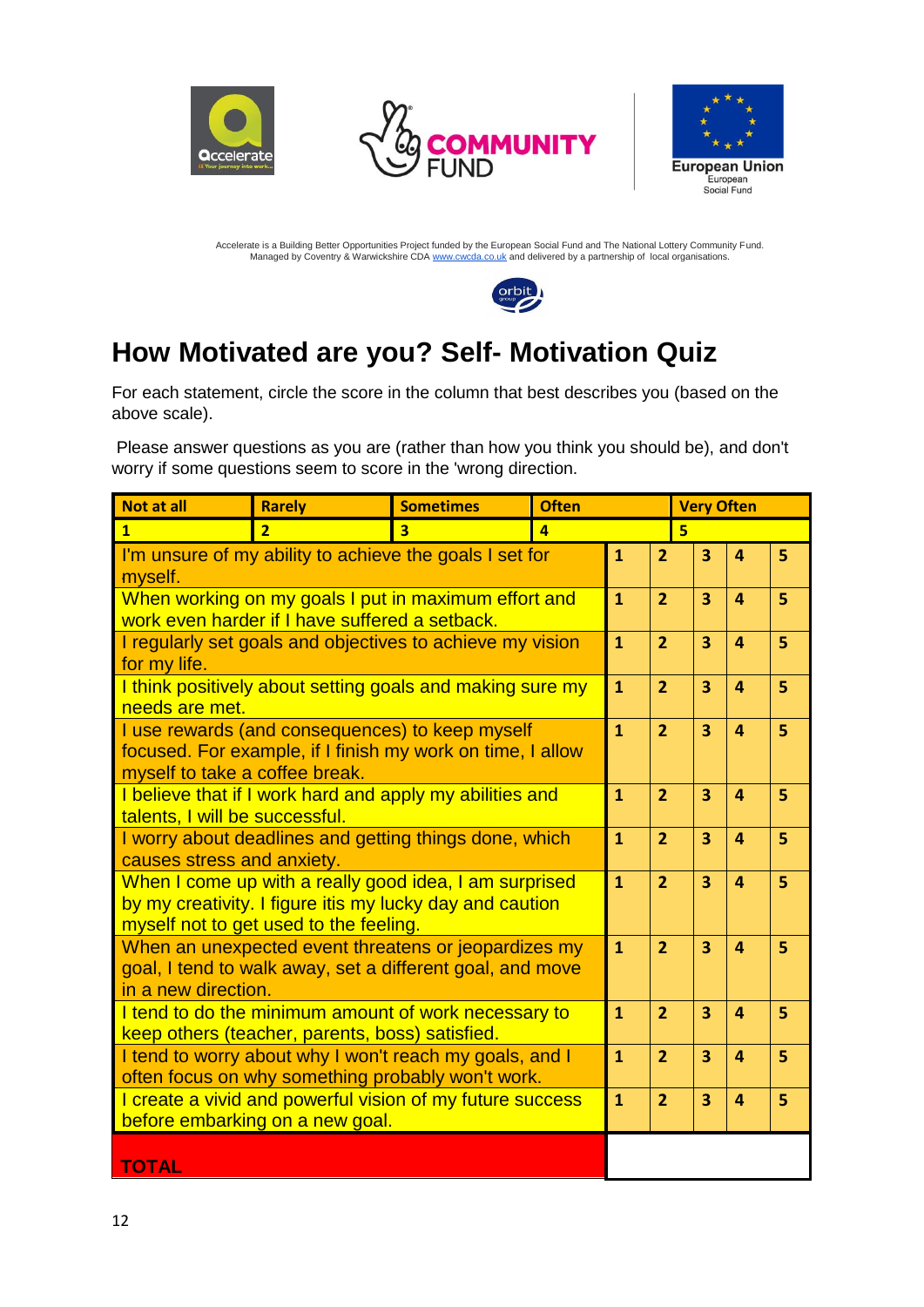







# **Self - Motivation Quiz Results**

**SCORING: A lower score indicates you may need to learn strategies to increase motivation.**

#### **44 - 60 high**

Wonderful! You get things done, and you don't let anything stand in your way. You make a conscious effort to stay self-motivated, and you spend significant time and effort on setting goals and acting to achieve those goals. You attract and inspire others with your success. Treasure this – and be aware that not everyone is as selfmotivated as you are!

#### **28 - 43 moderate**

You're doing OK on self-motivation. You're getting some way towards some of your goals– however, you could achieve much more. To achieve what you want, try to increase the motivation factors in all areas of your life.

#### **12 - 27 low**

You allow your personal doubts and fears to keep you from succeeding. You've probably had a few incomplete goals in the past, so you may have convinced yourself that you aren't self-motivated – and then you've made that come true. Break this harmful pattern now and start believing in yourself again.

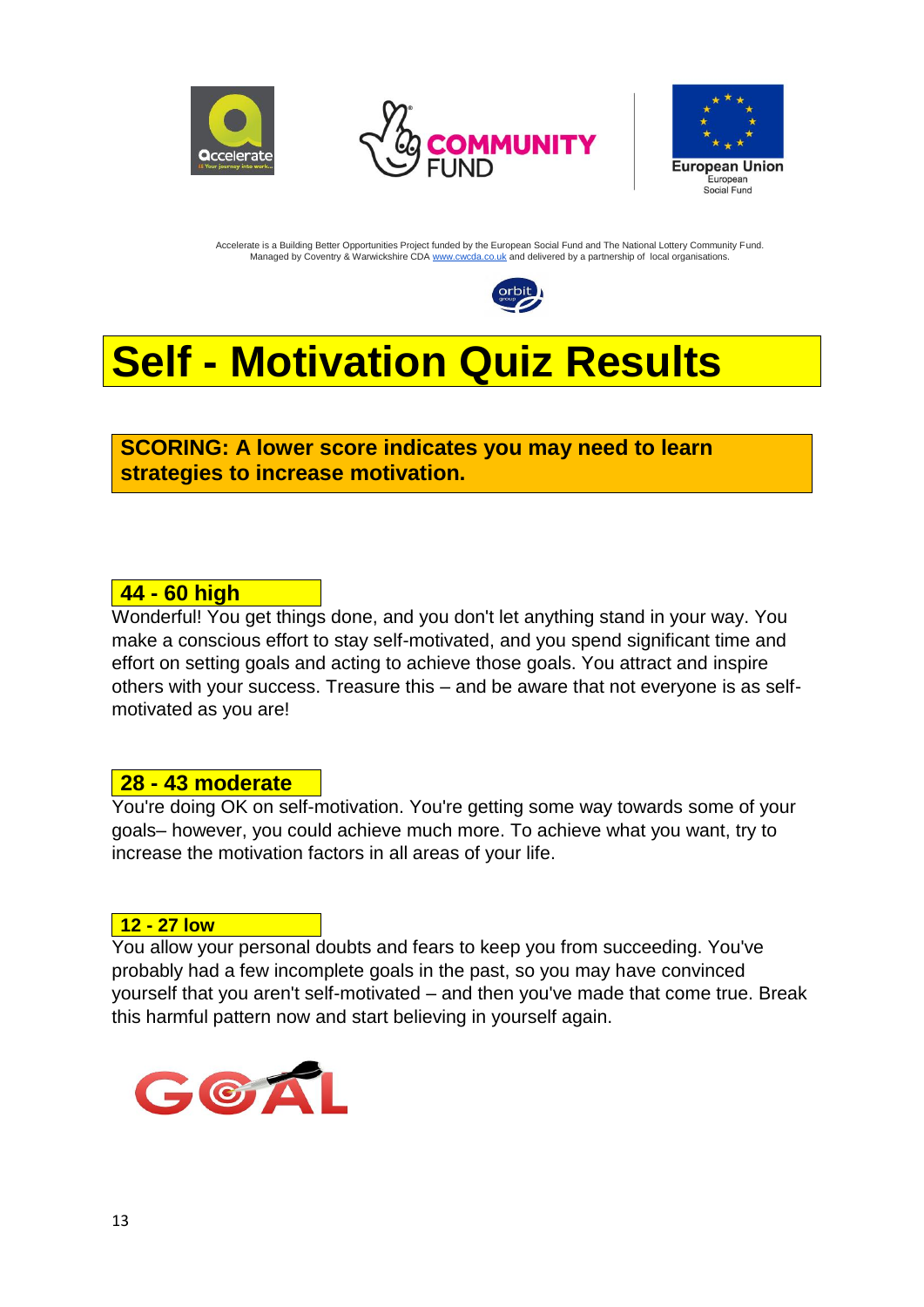





Accelerate is a Building Better Opportunities Project funded by the European Social Fund and The National Lottery Community Fund.<br>Managed by Coventry & Warwickshire CDA [www.cwcda.co.uk](http://www.cwcda.co.uk/) and delivered by a partnership of loc



# **Motivation word search**

**Find the words in the coloured box below in the grid. They have been placed forwards, backwards and diagonally.**

| E                       | F                                                     | ¢                          | $\mathbf{E}$              | $\overline{c}$                 | $\mathbf{E}$            | $\mathbf{D}$                                          | $\mathbf{S}$            | U                        | M                       | $\mathbf{G}$   | M                       |
|-------------------------|-------------------------------------------------------|----------------------------|---------------------------|--------------------------------|-------------------------|-------------------------------------------------------|-------------------------|--------------------------|-------------------------|----------------|-------------------------|
| $\mathbf{Y}$            | $\mathbf{X}$                                          | $\overline{\mathbf{N}}$    | $\overline{\mathbf{F}}$   | $\overline{\mathbf{o}}$        | $\overline{1}$          | $\mathbf L$                                           | W                       | $\mathcal{B}_\mathbf{L}$ | $\mathbf{O}$            | M              | $\mathbf{Y}$            |
| $\overline{\mathbf{H}}$ | $\mathbf{D}$                                          | $\mathbf T$                | G                         | $\mathbf{F}$                   | M                       | $\mathbf{F}$                                          | $\overline{O}$          | $\Delta$                 | $\mathbf{T}$            | $\overline{O}$ | $\overline{\mathbf{R}}$ |
| $\overline{\mathbf{C}}$ | $\overline{\mathbf{x}}$                               | $\mathbf{M}$               | $\mathbf{R}$              | $\overline{\mathbf{E}}$        | $\mathbf{R}$            | $\mathbf{J}$                                          | L                       | $\mathbb{N}$             | $\mathbf{I}$            | $\mathbf{V}$   | $\bullet$               |
| $\mathbf{R}$ .          | Q                                                     | $\mathbf{S}$               | W                         | $\overline{\mathbf{I}}$        | $\overline{\mathbf{O}}$ | $\overline{\mathbf{S}}$                               | $\overline{\mathbf{S}}$ | $\overline{\mathbf{P}}$  | $\mathbf{V}$            | $\mathbf E$    | $\mathbf E$             |
| Α.                      | $\mathbf{R}$ .                                        | $\mathbf{E}$               | $\mathbf{K}$              | W                              | $\overline{\mathbf{N}}$ | $H$ .                                                 | A.                      | $\bullet$                | Α.                      | $\mathbf{R}$   | $\mathbf H$             |
| $\overline{\mathbf{R}}$ | Ъ.                                                    | $\mathcal{B}_{\mathbf{L}}$ | $\Sigma_{\rm F}$          | $\overline{\mathbf{o}}$        | $\overline{\mathbf{N}}$ | $\overline{\mathbf{S}}$                               | M                       | $\mathbf{E}$             | $\mathbf{T}$            | $\mathbf{E}$   | $\mathbf T$             |
| $\mathbf{E}_\mathrm{c}$ | L                                                     | Α.                         | $\mathbb T$               | $\overline{C}$                 | $\overline{O}$          | $\mathbf{S}% _{T}=\mathbf{S}_{T}\times\mathbf{S}_{T}$ | $\overline{1}$          | $\mathbf{W}$             | $\mathbf I$             | $\mathbf{E}$   | $\mathbf{E}_\mathrm{c}$ |
| $\overline{\mathbf{I}}$ | $\overline{\mathbb{N}}$                               | $\mathbf{T}$               | $\overline{\mathbf{R}}$   | $\overline{1}$                 | $\Sigma$                | $\overline{\mathbf{I}}$                               | C                       | c                        | $\overline{\mathbf{o}}$ | $\mathbb R$    | $\overline{G}$          |
| $\mathbf H$             | $\mathbf{T}$                                          | $\mathbf{E}$               | $\mathbf{V}^{\mathbf{r}}$ | $\mathbf I$                    | $\mathbf{T}$            | $\bullet$                                             | M                       | $\overline{\mathbf{U}}$  | $\overline{\mathbb{N}}$ | M              | $\mathbf{D}$            |
| $\overline{\mathbf{w}}$ |                                                       | R.                         | E.                        | $\Delta$                       | S.                      | $\bullet$                                             | N                       | $\overline{\mathbf{X}}$  | Α.                      | $\mathbf{z}_i$ | $\mathbf{U}$            |
| $\mathbf{U}^{\top}$     | N                                                     | $\mathbf{E}$               | $\overline{\mathbb{N}}$   | $\mathbf{F}^-$                 | $\overline{O}$          | $\mathbf{E}$ .                                        | $\mathbb{C}$            | $\mathbf{E}_\text{c}$    | $\mathbf{D}$            | $\mathbf{J}$   | $\mathbb N$             |
|                         | <b>INTRINSIC</b><br><b>SOCIAL</b>                     |                            |                           | <b>MOVERE</b>                  |                         |                                                       |                         |                          |                         |                |                         |
|                         | <b>EXTRINSIC</b>                                      |                            |                           | <b>NORM</b>                    |                         |                                                       |                         | <b>MOTIVE</b>            |                         |                |                         |
|                         | <b>MOTIVATION</b>                                     |                            |                           | <b>REASON</b><br><b>THEORY</b> |                         |                                                       |                         |                          |                         |                |                         |
| <b>GOALS</b>            |                                                       |                            |                           |                                | <b>MASLOWS</b>          |                                                       |                         | <b>FORCED</b>            |                         |                |                         |
|                         | <b>HIERARCHY</b><br><b>NUDGE</b><br><b>UNENFORCED</b> |                            |                           |                                |                         |                                                       |                         |                          |                         |                |                         |